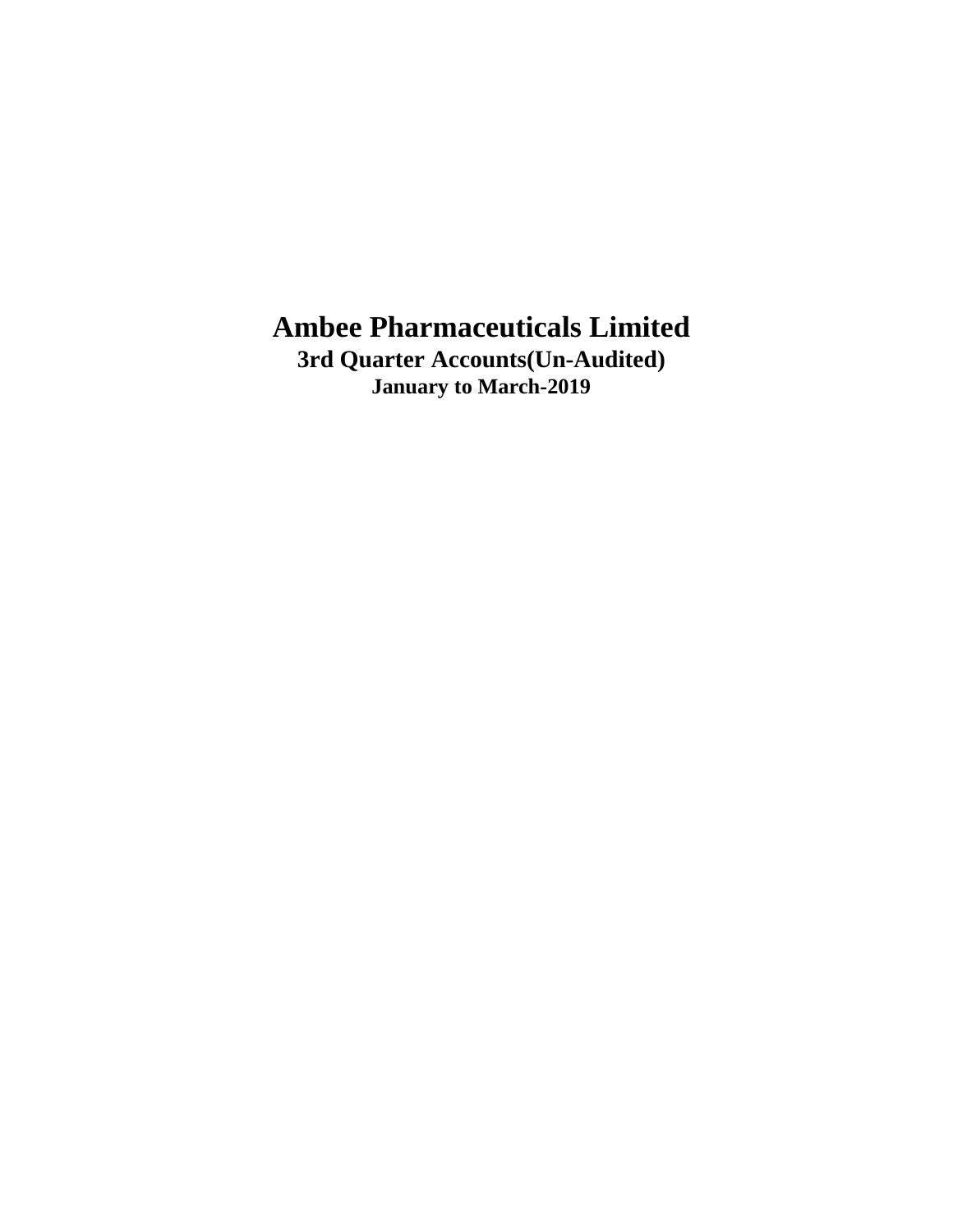#### *Statement of Financial Position (Un-audited)*

**As at 31st March 2019**

*Taka '000*

|                                                          | <b>Notes</b>            | 31st Mar 2019 | 30 June.2018 |
|----------------------------------------------------------|-------------------------|---------------|--------------|
| <b>ASSETS</b>                                            |                         |               |              |
| <b>Non-Current Assets:</b>                               |                         | 111,080       | 116,619      |
| Property, Plant & Equipment -Carrying Value              | 3                       | 111,080       | 116,619      |
| <b>Current Assets:</b>                                   |                         | 331,959       | 327,266      |
| <b>Inventories</b>                                       | $\overline{\mathbf{4}}$ | 155,455       | 153,950      |
| <b>Trade Receivable</b>                                  |                         | 74,003        | 72,552       |
| Advances, Deposits and Pre-payments                      | 5                       | 90,614        | 88,104       |
| Cash and Cash Equivalents                                | 6                       | 11,887        | 12,659       |
| <b>Total Assets</b>                                      |                         | 443,039       | 443,885      |
| <b>EQUITY AND LIABILITIES</b>                            |                         |               |              |
| <b>Capital and Reserves:</b>                             |                         | 60,538        | 61,643       |
| Share Capital                                            |                         | 24,000        | 24,000       |
| Tax-Holiday Reserve                                      |                         | 5,134         | 5,134        |
| Retained Earnings- As per statement of changes in equity |                         | 31,404        | 32,509       |
| <b>Non-Current Liabilities:</b>                          |                         | 9,717         | 13,970       |
| <b>Deferred Tax Liabilities</b>                          |                         | 7,231         | 7,354        |
| Lease Finance (Non-Current Portion)                      | 7(A)                    | 2,486         | 6,616        |
| <b>Current Liabilities and Provisions:</b>               |                         | 372,784       | 368,272      |
| <b>Short Term Credit Facility</b>                        |                         | 115,553       | 103,575      |
| Lease Finance (Current Portion)                          | 7(B)                    | 5,837         | 8,138        |
| Laibilities for Goods and Others                         |                         | 11,003        | 10,024       |
| Laibiliteis for expenses                                 |                         | 9,832         | 10,064       |
| Laibilities for Other Finance                            |                         | 177,841       | 185,231      |
| Provission for Income Tax                                |                         | 39,159        | 37,525       |
| Workers Profit Participation Fund                        |                         | 7,126         | 6,719        |
| <b>Unclaim Dividend</b>                                  |                         | 6,433         | 6,995        |
| <b>Total Equity And Liabilities</b>                      |                         | 443,039       | 443,885      |
| Net Asset Value per share (NAV)                          |                         | 25.22         | 25.68        |

**Sd/- Sd/- Sd/-** (Aziz Mohammad Bhai) (Naureen Aziz Mohammad Bhai) (Nurjehan Hudda) Managing Director

**Sd/-** (A.K.M. Khairul Aziz) **Sd/-** Chief Financial Officer

Dhaka 28 April, 2019 Company Secretary (Jahagir Alam)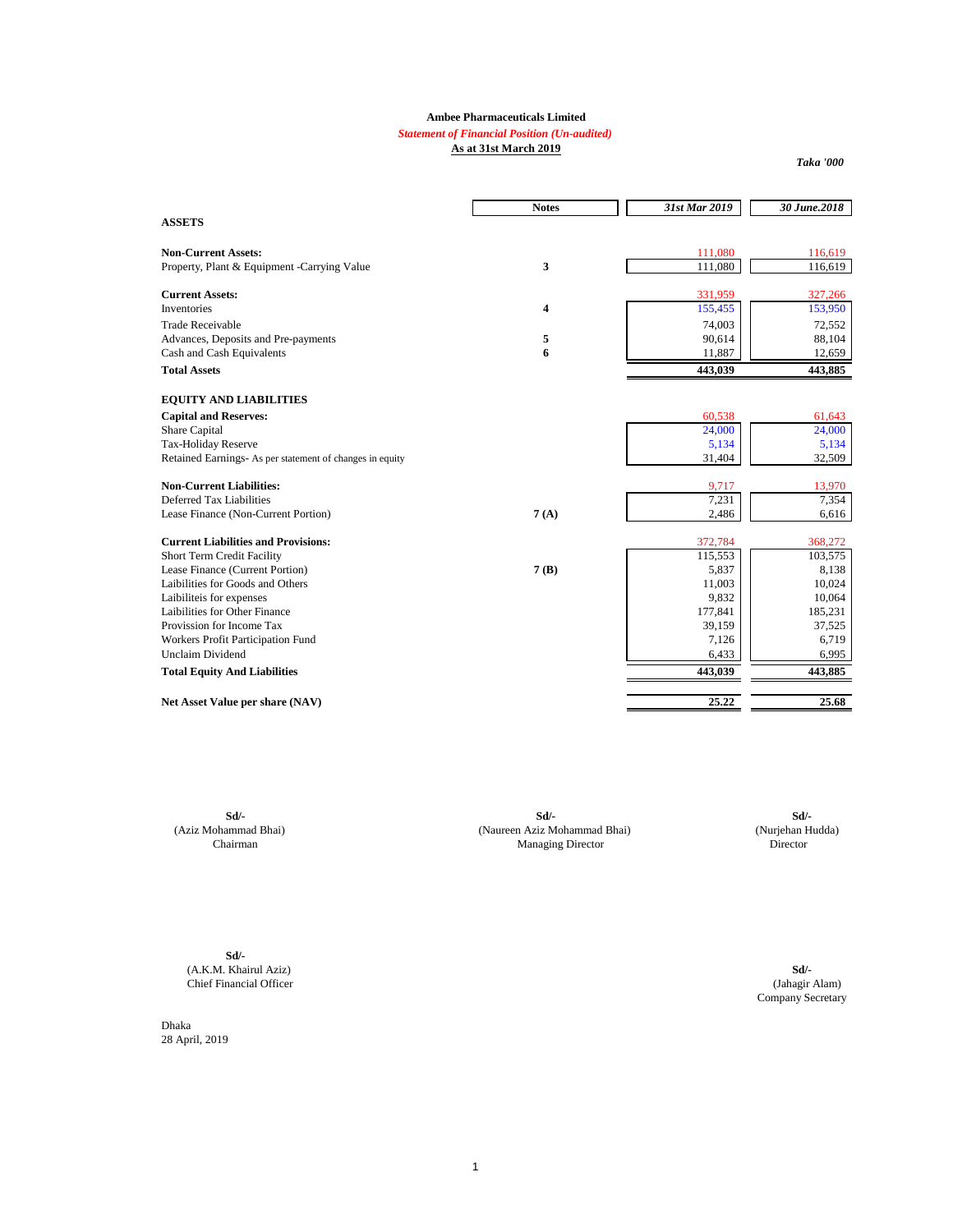**Statement of Comprehensive Income** *For the 3rd Quarter ended 31st March 2019* **(Unaudited)**

| 9 Month ended<br>9 Month ended<br>3rd Quarter Ended<br>3rd Quarter Ended<br><b>Notes</b><br>July 18-March 19<br>July 17-March 18<br>Jan-March.19<br>Jan-March.18<br><b>Revenue (Turnover) from Net Sales</b><br>258,936<br>272,161<br>85,841<br>8<br>Cost of Goods Sold<br>(123,670)<br>(129, 106)<br>(38, 320)<br><b>Gross Profit</b><br>135,266<br>143,055<br>47,521<br><b>Operating Expenses:</b><br>(121, 943)<br>(127, 331)<br>(43,220)<br>$\boldsymbol{9}$<br>(16, 527)<br>(17,098)<br>(3,835)<br><b>Administrative Expenses</b><br>10 | <b>Taka '000</b> |
|----------------------------------------------------------------------------------------------------------------------------------------------------------------------------------------------------------------------------------------------------------------------------------------------------------------------------------------------------------------------------------------------------------------------------------------------------------------------------------------------------------------------------------------------|------------------|
|                                                                                                                                                                                                                                                                                                                                                                                                                                                                                                                                              |                  |
|                                                                                                                                                                                                                                                                                                                                                                                                                                                                                                                                              |                  |
|                                                                                                                                                                                                                                                                                                                                                                                                                                                                                                                                              | 93,808           |
|                                                                                                                                                                                                                                                                                                                                                                                                                                                                                                                                              | (41, 245)        |
|                                                                                                                                                                                                                                                                                                                                                                                                                                                                                                                                              | 52,563           |
|                                                                                                                                                                                                                                                                                                                                                                                                                                                                                                                                              | (48, 133)        |
|                                                                                                                                                                                                                                                                                                                                                                                                                                                                                                                                              | (4, 487)         |
| Marketing and Selling Expenses<br>(105, 416)<br>(110, 233)<br>(39, 385)                                                                                                                                                                                                                                                                                                                                                                                                                                                                      | (43, 646)        |
| <b>Profit for Operation</b><br>13,323<br>15,724<br>4,301                                                                                                                                                                                                                                                                                                                                                                                                                                                                                     | 4,430            |
| (5,187)<br>(7,708)<br>(1,615)<br><b>Financial Expenses</b>                                                                                                                                                                                                                                                                                                                                                                                                                                                                                   | (1,339)          |
| <b>Profit Before Contribution to WPPF</b><br>8,136<br>8,016<br>2,686                                                                                                                                                                                                                                                                                                                                                                                                                                                                         | 3,091            |
| <b>Contribution to WPPF</b><br>(407)<br>(401)<br>(134)                                                                                                                                                                                                                                                                                                                                                                                                                                                                                       | (155)            |
| Net Profit before income-tax<br>7,729<br>7,615<br>2,552                                                                                                                                                                                                                                                                                                                                                                                                                                                                                      | 2,936            |
| <b>Provision for income -tax</b><br>(1,634)<br>(1,578)<br>(516)                                                                                                                                                                                                                                                                                                                                                                                                                                                                              | (656)            |
| (1,932)<br>(1,891)<br><b>Current Tax</b><br>(638)                                                                                                                                                                                                                                                                                                                                                                                                                                                                                            | (734)            |
| 122<br>Deferred Tax Income/ (Expenses)<br>298<br>313                                                                                                                                                                                                                                                                                                                                                                                                                                                                                         | 78               |
| 6,095<br>6,037<br>2,036<br>Net Profit after income-tax                                                                                                                                                                                                                                                                                                                                                                                                                                                                                       | 2,280            |
| 2,400<br>2,400<br><b>Number of Shares</b><br>2,400                                                                                                                                                                                                                                                                                                                                                                                                                                                                                           | 2,400            |
| <b>Earnings Per Share (EPS)</b><br>2.54<br>2.52<br>0.85<br>11                                                                                                                                                                                                                                                                                                                                                                                                                                                                                | 0.95             |

**Sd/- Sd/-** (A.K.M. Khairul Aziz) (Jahagir Alam) Chief Financial Officer Company Secretary

Dhaka 28 April, 2019

**Sd/- Sd/-** (Aziz Mohammad Bhai) (Nurjehan Hudda) (Naureen Aziz Mohammad Bhai) Chairman Director Managing Director **Sd/-**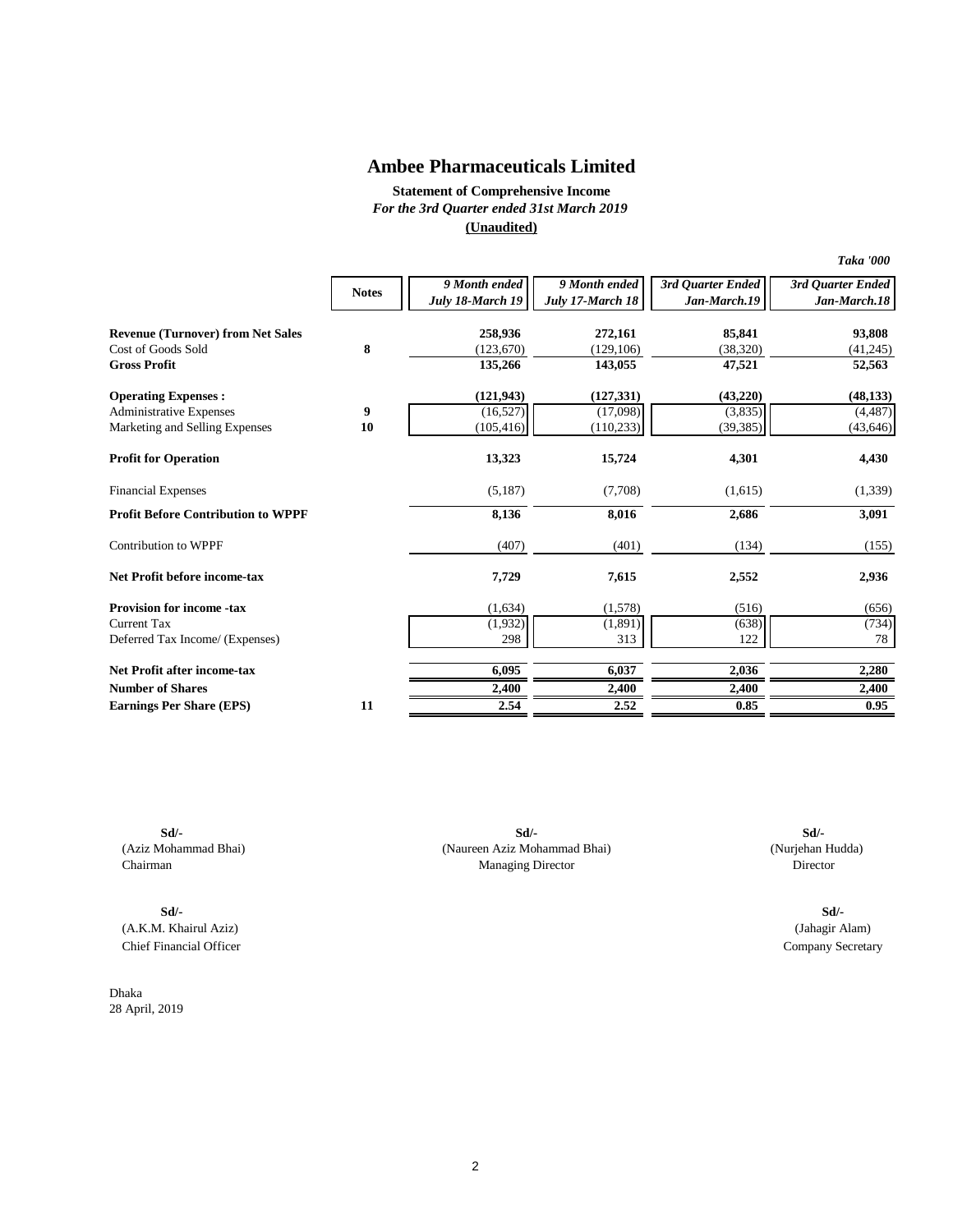## **Statement of Changes in Equity**

#### *For the 3rd quarter ended 31 March, 2019*

## **(Unaudited)**

#### **As at 31st March,2019** *Taka '000*

|                                                     | <b>Share</b><br>Capital | <b>Tax Holiday</b><br><b>Reserve</b> | <b>Retained</b><br>Earning | <b>Total</b> |
|-----------------------------------------------------|-------------------------|--------------------------------------|----------------------------|--------------|
| At 1st July 2018                                    | 24,000                  | 5,134                                | 32,509                     | 61,643       |
| Dividend Paid for the year 2017-2018                |                         |                                      | (7,200)                    | (7,200)      |
| Net Profit after income-tax July 2018 to March 2019 |                         |                                      | 6,095                      | 6,095        |
| At 31st March 2019                                  | 24,000                  | 5,134                                | 31,404                     | 60,538       |
| <b>At 30th June 2018</b>                            | 24,000                  | 5,134                                | 32,509                     | 61,643       |

#### **As at March,2018** *Taka '000*

**Share Tax Holiday Retained Capital Reserve Earning** At 1st July 2017 **24,000 24,000 24,000 5,134 31,445 60,579** Dividend Paid for the year 2016- 2017 (7,200) (7,200) (7,200) (7,200) Net Profit after income-tax July 2017 to March 2018 6,037 6,037 6,037 **At 31st March 2018** 24,000 5,134 30,282 59,416 At 30th June 2017 **24,000 5,134** 31,445 **60,579 Total**

**Sd/-** (Aziz Mohammad Bhai) Chairman

(Naureen Aziz Mohammad Bhai) (Nurjehan Hudda) **Sd/- Sd/-** Managing Director Director

**Sd/-** (A.K.M. Khairul Aziz) Chief Financial Officer

(Jahagir Alam) Company Secretary **Sd/-**

Dhaka 28 April, 2019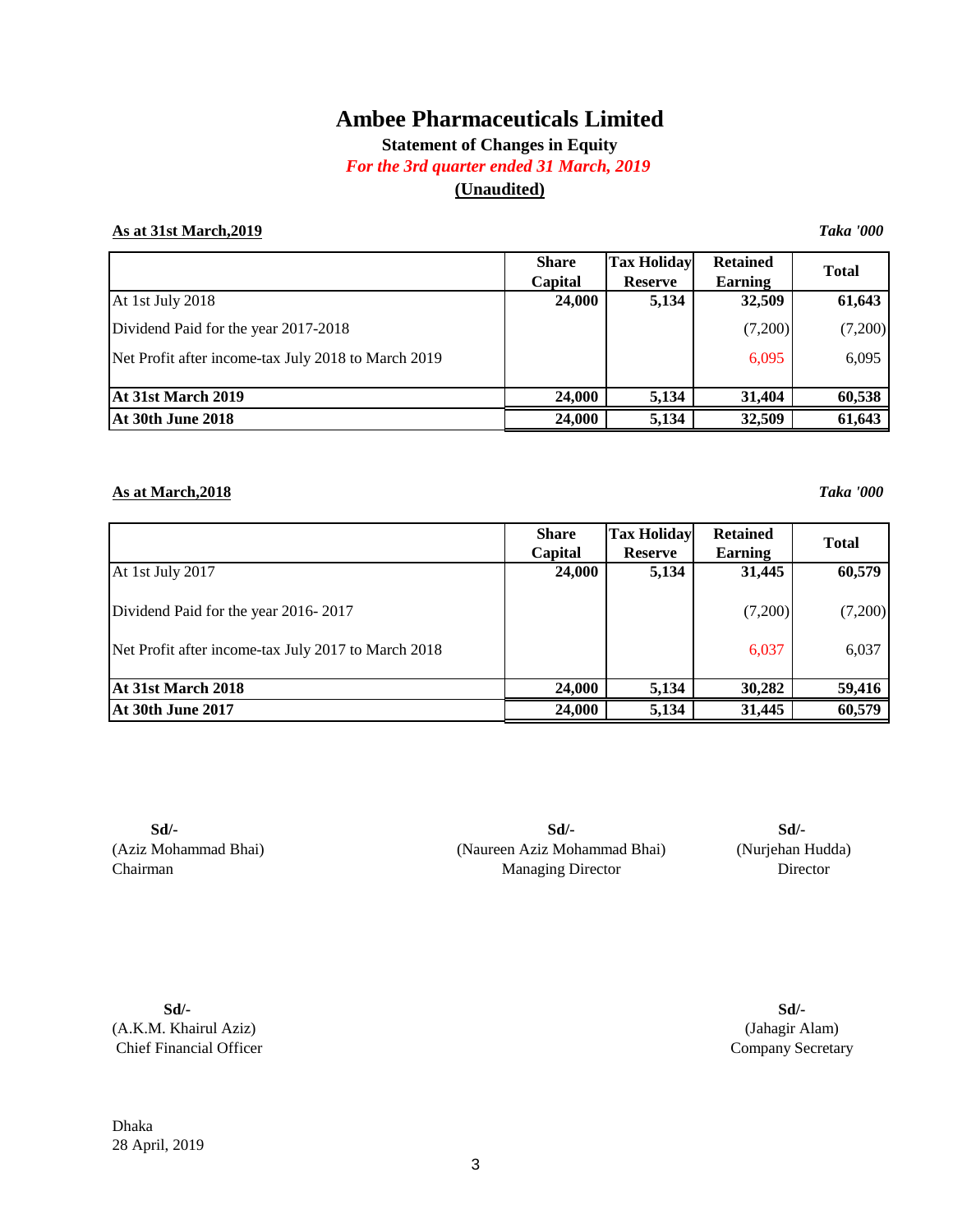Statement of Cash Flows (Un-audited) *For the period from 1st July 2018 to 31st March 2019*

*Taka '000*

|                                                   |    | 3rd Quarter Ended<br>July-March'18-19 | 3rd Quarter Ended<br>July-March'17-18 |
|---------------------------------------------------|----|---------------------------------------|---------------------------------------|
| <b>Cash Flows from Operating Activities:</b>      |    |                                       |                                       |
| Collection from turnover                          |    | 257,485                               | 271,350                               |
| Payments for cost and expenses                    |    | (240, 613)                            | (253, 028)                            |
| <b>Finance Expenses</b>                           |    | (5,187)                               | (7,708)                               |
| Income-tax paid/deducted at source                |    | (2, 485)                              | (2,200)                               |
| <b>Cash Generated from Operating Activities :</b> |    | 9,200                                 | 8,414                                 |
| <b>Cash Flows from Investing Activities:</b>      |    |                                       |                                       |
| <b>Acquisition of Fixed Assets</b>                |    | (367)                                 | (627)                                 |
| <b>Cash Generated From Investment Activities</b>  |    | (367)                                 | (627)                                 |
| <b>Cash Flows from Financing Activities:</b>      |    |                                       |                                       |
| Other Finance<br>Short term credit facilities     |    | (7, 390)                              | 116,912                               |
|                                                   |    | 11,978                                |                                       |
| Payment to Bank<br>Dividend Paid                  |    |                                       | (120,000)                             |
| Lease Finance                                     |    | (7,762)                               | (5,320)                               |
| <b>Cash Generated From Financial Activities</b>   |    | (6, 431)<br>(9,605)                   | (8, 408)                              |
| Increase/(Decrease) in cash and cash equivalents  |    | (772)                                 | (621)                                 |
| Opening cash and cash equivalents                 |    | 12,659                                | 13,571                                |
| Closing Cash and Bank balances                    |    | 11,887                                | 12,950                                |
| Net Operating cash flow per share                 | 12 | 3.83                                  | 3.51                                  |
| <b>Components of Cash and Cash Equivalents</b>    |    |                                       |                                       |
| Cash and Cash Equivalents                         |    | 11,887                                | 12,950                                |
| <b>Total Cash and Cash Equivalents</b>            |    | 11,887                                | 12,950                                |
|                                                   |    |                                       |                                       |

**Sd/- Sd/-** (Aziz Mohammad Bhai) (Nurjehan Hudda) (Naureen Aziz Mohammad Bhai) Chairman Director Managing Director **Sd/-**

**Sd/- Sd/-** (A.K.M. Khairul Aziz) (Jahagir Alam) Chief Financial Officer Company Secretary

Dhaka 28 April, 2019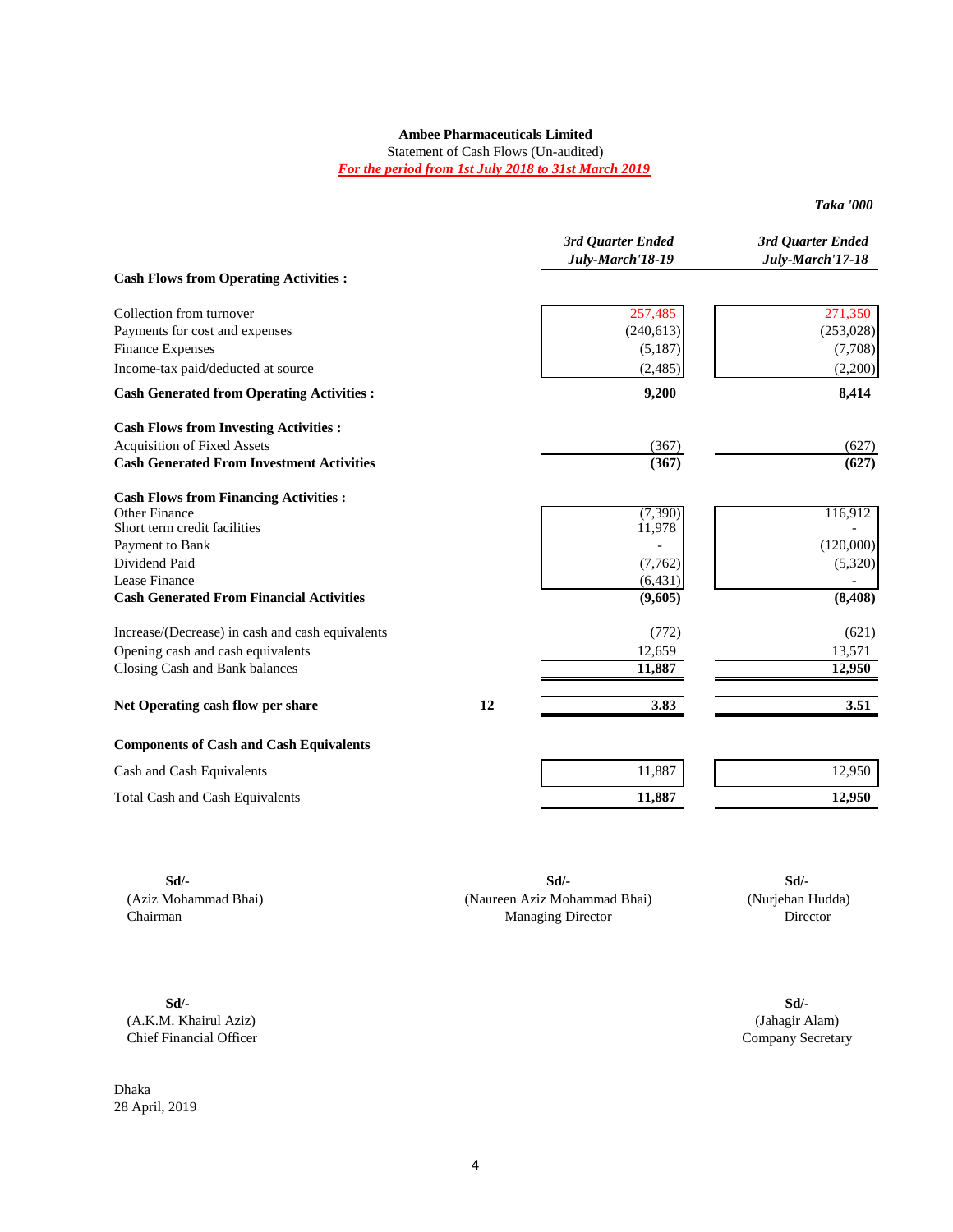#### Ambee Pharmaceuticals Limited Selected Notes to the Financial Statement (Un-audited) For the 3rd Quarter ended March 31,2019

#### **1.00 About the Company**

The Ambee Pharmaceuticals Limited (the "Company") was incorporated in Bangladesh as a Public Company on 4th February, 1976. It commenced commercial operation in 1978 and went for public issue of shares in 1986. The shares of the Company are listed in the Dhaka and Chittagong Stock Exchanges of Bangladesh.

The registered office of the Company is located at 184/1, Tejgaon I/A, Dhaka – 1208 and the manufacturing plant is located at same place at 184/1, Tejgaon I/A, Dhaka – 1208.

The principal activities of the Company were manufacturing of pharmaceuticals drugs and medicines and sales thereof.

The Company has 09 Sales depots in all over the Bangladesh in different distrcts to keep the Company's Sales, marketing, distribution and financial activities vibrant and dynamic.

#### **2.00 Basis of preparation of Financial Statements**

These Fnancial Statements should be read in conjuction with the Annual Financial Statements as on 30 June 2018, as they provide an update of previously reported information .

The accounting policies and presentation used are consistent with those used in the Annual Financial Statements. The Financial Statements have been prepared in accourdance with the International Financial Reporting Stansards (IFRSs). Where necessary, the comparative figures have been reclssified or extended from the previously reported interim Financial Statements to take into account any presentational changes made in the Annual Financial Statements or in these Interim Financial Statements.

The presentation of the Interim Financial Statements requires management to make estimates and assumptions that affect the reported amounts of revenues, expenses, assets and liabilities at the date of the Interim Financial Statements. If in the future such estimates and assumptions, which are based on management's best judjement at the date of Interim Financial statements, deviate from the actual, the original estimates and assumptions will be modified as appropriate in the period in which the circumstances change.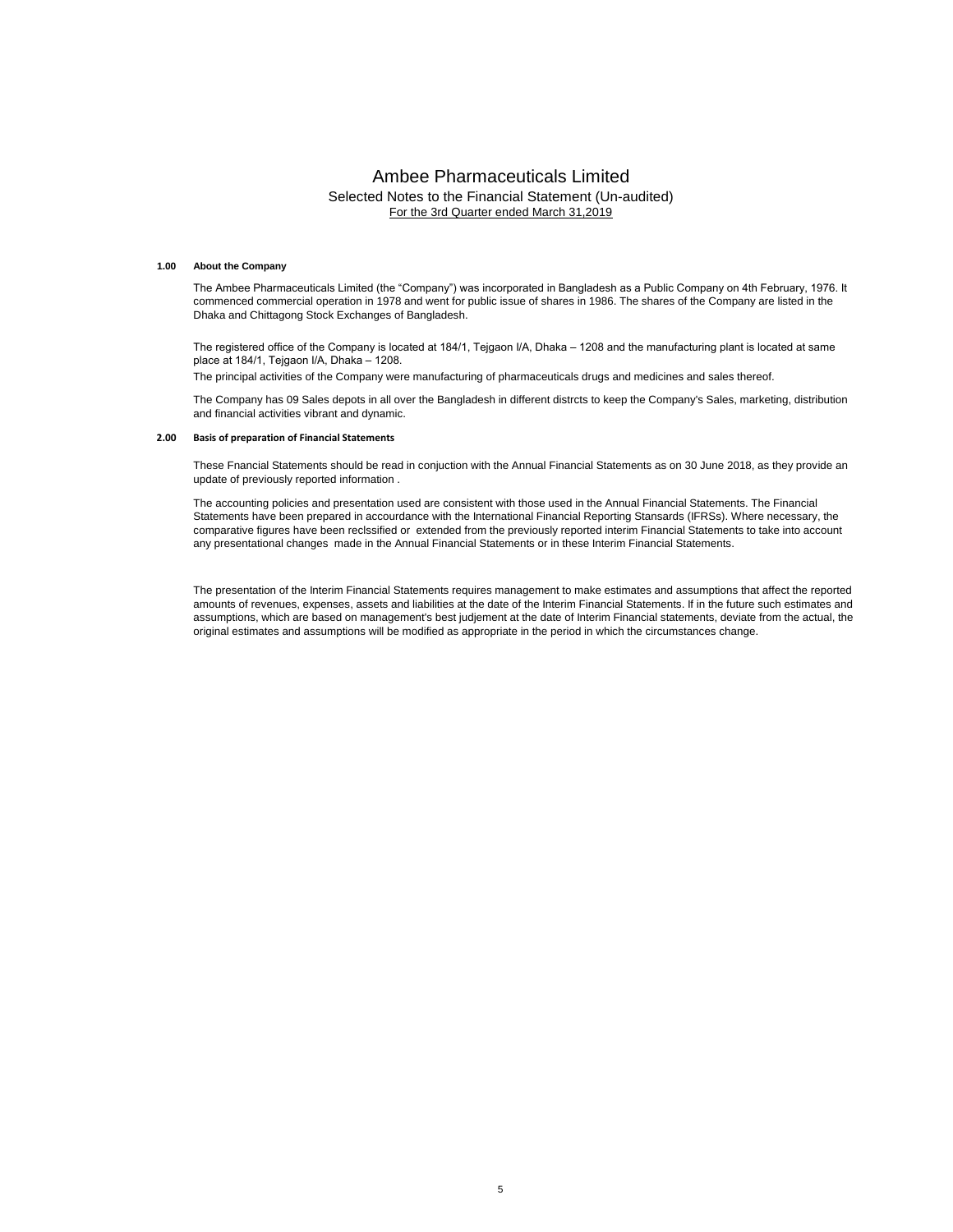#### **3.00 PROPERTY, PLANT & EQUIPMENT :**

|                              |                  | CO <sub>S</sub> T                |                             |                  |                | <b>DEPRECIATION</b> |                             |                |                     |                                           |
|------------------------------|------------------|----------------------------------|-----------------------------|------------------|----------------|---------------------|-----------------------------|----------------|---------------------|-------------------------------------------|
| <b>Particulars</b>           | As on 01.07.2018 | <b>Addition during</b><br>period | Adjustment<br>during period | As on 31.03.2019 | Rate<br>$\%$   | As on 01.07.2018    | Adjustment<br>during period | For the period | As on<br>31.03.2019 | <b>Net Book Value as</b><br>on 31.03.2019 |
| <b>Existing Units -1</b>     |                  |                                  |                             |                  |                |                     |                             |                |                     |                                           |
| Land                         | 49,033,738       |                                  |                             | 49,033,738       |                |                     | ٠                           | $\sim$         |                     | 49,033,738                                |
| Leasehold Land               | 1,215,803        |                                  |                             | 1,215,803        |                |                     |                             | $\sim$         |                     | 1,215,803                                 |
| <b>Factory Building</b>      | 25,453,974       |                                  |                             | 25,453,974       | 2.5            | 13,661,142          |                             | 221,116        | 13,882,258          | 11,571,716                                |
| Plant and Machinery          | 61,668,702       |                                  |                             | 61,668,702       | $\overline{7}$ | 45,227,966          |                             | 863,139        | 46,091,105          | 15,577,597                                |
| Deep Tube Well               | 1,368,000        |                                  | ٠                           | 1,368,000        | 15             | 1,055,136           | ٠                           | 35,197         | 1,090,334           | 277,666                                   |
| Diesel Generating Set        | 446,500          |                                  |                             | 446,500          | 15             | 331,106             |                             | 12,982         | 344,088             | 102,412                                   |
| Loose Tools                  | 98,001           |                                  |                             | 98,001           | 15             | 93,505              |                             | 506            | 94,011              | 3,990                                     |
| Laboratory Equipment         | 3,200,156        |                                  | ٠                           | 3,200,156        | 10             | 2,172,661           | $\overline{\phantom{a}}$    | 77,062         | 2,249,723           | 950,433                                   |
| Electrical Installation      | 556,455          |                                  | ٠                           | 556,455          | 10             | 189,621             | ٠                           | 27,513         | 217,134             | 339,321                                   |
| Laboratory Glass Ware        | 41.626           |                                  |                             | 41,626           | 15             | 41,461              |                             | 19             | 41,480              | 146                                       |
| Production Equipment         | 1,220,541        |                                  | ٠                           | 1,220,541        | 10             | 758,345             |                             | 34,665         | 793,010             | 427,531                                   |
| Transport and Vehicles       | 12,530,135       |                                  | ٠                           | 12,530,135       | 20             | 8,327,793           |                             | 630,351        | 8,958,145           | 3,571,990                                 |
| Motorcycle                   | 38,662,774       |                                  |                             | 38,662,774       | 20             | 16,403,201          |                             | 3,338,936      | 19,742,137          | 18,920,637                                |
| Furniture and Fixtures       | 3,510,681        |                                  |                             | 3,510,681        | 10             | 2,498,695           |                             | 75,899         | 2,574,594           | 936,087                                   |
| Office Equipment             | 12,036,486       | 366,850                          |                             | 12,403,336       | 15             | 9,053,877           |                             | 376,814        | 9,430,691           | 2,972,645                                 |
| Office By-cycles             | 15,962           |                                  | ٠                           | 15,962           | 20             | 15,597              |                             | 55             | 15,652              | 310                                       |
| <b>Books</b>                 | 98,060           |                                  |                             | 98,060           | 15             | 88,504              |                             | 1,075          | 89,579              | 8,481                                     |
| Sub Total                    | 211,157,594      | 366,850                          |                             | 211,524,444      |                | 99,918,613          |                             | 5,695,327      | 105,613,942         | 105,910,504                               |
| Injectable (Ampoule) Unit -2 |                  |                                  |                             |                  |                |                     |                             |                |                     |                                           |
| <b>Factory Building</b>      | 3,627,409        |                                  |                             | 3,627,409        | 2.5            | 1,187,470           |                             | 45,749         | 1,233,219           | 2,394,190                                 |
| Plant and Machinery          | 9,221,953        |                                  |                             | 9,221,953        | $\overline{7}$ | 6,533,002           |                             | 141,170        | 6,674,172           | 2,547,781                                 |
| Production Equipment         | 80,500           |                                  |                             | 80,500           | 10             | 62,712              | ٠                           | 1,334          | 64,046              | 16,454                                    |
| Transport and Vehicles       | 2,235,000        |                                  |                             | 2,235,000        | 20             | 2,173,790           | $\overline{\phantom{a}}$    | 9,182          | 2,182,972           | 52,029                                    |
| Furniture and Fixture        | 930.903          |                                  |                             | 930,903          | 10             | 758,510             |                             | 12,929         | 771,439             | 159,464                                   |
|                              |                  |                                  |                             |                  |                |                     |                             |                |                     |                                           |
| Sub Total                    | 16,095,765       | $\overline{\phantom{a}}$         |                             | 16,095,765       |                | 10,715,484          | $\blacksquare$              | 210,364        | 10,925,848          | 5,169,917                                 |
| 31st March, 2019 Tk.         | 227,253,359      | 366,850                          |                             | 227,620,209      |                | 110,634,097         | $\blacksquare$              | 5.905.691      | 116,539,788         | 111,080,420                               |
| June 30, 2018 Tk.            | 221,482,359      | 5,771,000                        |                             | 227,253,359      |                | 101,579,761         | $\overline{\phantom{a}}$    | 9,054,335      | 110,634,097         | 116,619,262                               |

| Note : Depreciation Charged to :   |     | 31-03-2019 | 30-06-2018 |
|------------------------------------|-----|------------|------------|
| Cost of Goods Sold (Note - 8)      |     | 1.482.561  | 2,095,628  |
| Administrative Expenses (Note - 9) |     | 4.423.131  | 6.958.708  |
|                                    | Tk. | 5.905.691  | 9.054.336  |
|                                    |     |            |            |

| -2019 | 30-06-2018 |
|-------|------------|
| 2,561 | 2,095,628  |
| 3.131 | 6.958.708  |
| 5,691 | 9,054,336  |
|       |            |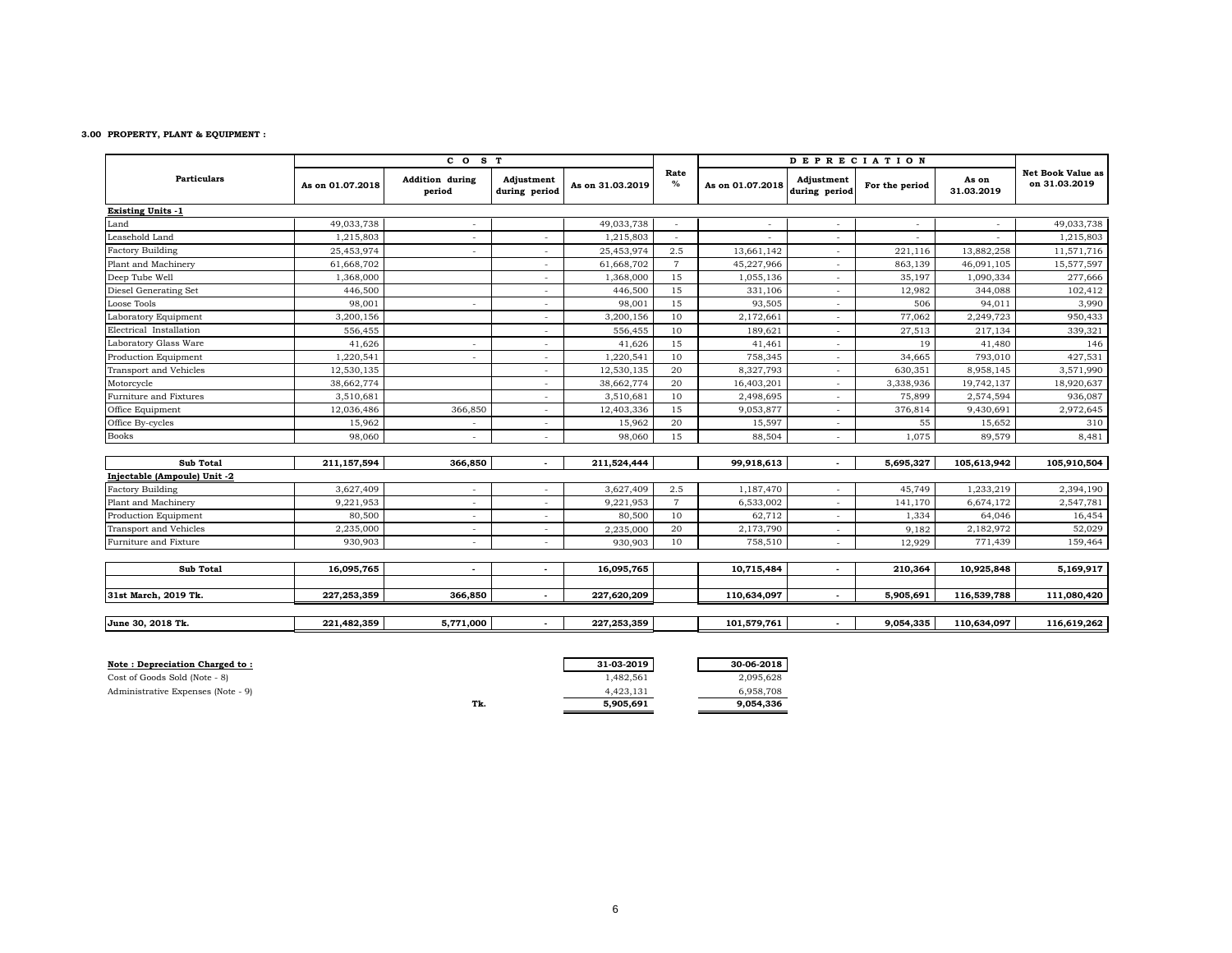**Tk' 000**

| 4.00                 | Inventories                                                                                          | As at March<br>31,2019 | As at June<br>30, 2018 |
|----------------------|------------------------------------------------------------------------------------------------------|------------------------|------------------------|
|                      | Raw & Packing materials<br>(including Work in Process, Promotional Materials & Materials in Transit) | 105,332                | 106,095                |
|                      | Finished goods                                                                                       | 50,123<br>155,455      | 47,855<br>153,950      |
| 5.00                 | Advances, Deposits and Pre-payments                                                                  |                        |                        |
|                      | a) Advances                                                                                          | 88,893                 | 84,506                 |
|                      | b) Deposit and Prepayments                                                                           | 1,721                  | 3,598                  |
|                      |                                                                                                      | 90,614                 | 88,104                 |
|                      | a) Advances<br>Advances to staff                                                                     | 3,989                  | 3,228                  |
|                      | Advance Rent                                                                                         | 1,385                  | 1,325                  |
|                      | Income tax                                                                                           | 52,358                 | 49,873                 |
|                      | Against purchases and expenses                                                                       | 13,250                 | 12,374                 |
|                      | Associated Undertaking<br>Sub total                                                                  | 17,911<br>88,893       | 17,707<br>84,506       |
|                      |                                                                                                      |                        |                        |
|                      | b) Deposit and Prepayments<br>VAT deposit                                                            | 384                    | 1,009                  |
|                      | L/C Margin                                                                                           | $\overline{a}$         | 1,252                  |
|                      | Guarantee Margin                                                                                     | 21                     | 20                     |
|                      | Other Deposits                                                                                       | 1,291                  | 1,291                  |
|                      | Pre-payments                                                                                         | 25                     | 25                     |
|                      | Sub total                                                                                            | 1,721                  | 3,598                  |
| 6.00                 | <b>Cash &amp; Cash Equivalents</b>                                                                   |                        |                        |
|                      | In hand                                                                                              | 10,208                 | 9,546                  |
|                      | At banks:                                                                                            | 1,679                  | 3,113                  |
|                      | In current account<br>In in-operative account                                                        | 1,598<br>81            | 3,032<br>81            |
|                      |                                                                                                      | 11,887                 | 12,659                 |
| 7.00                 | <b>Lease Finance</b>                                                                                 |                        |                        |
|                      | A. Net off Current Maturity                                                                          | 2,486<br>2,486         | 6,615<br>6,615         |
|                      |                                                                                                      |                        |                        |
|                      | <b>B.</b> Current Maturity                                                                           | 5,837                  | 8,138                  |
|                      |                                                                                                      | 5,837                  | 8,138                  |
|                      |                                                                                                      |                        |                        |
| <b>Lease Finance</b> |                                                                                                      |                        |                        |
|                      | Loan from GSP Finance                                                                                | 8,323                  | 14,754                 |
|                      | Less: Current Portion of long term loan being payable within one year                                | (5,837)                | (8, 139)               |
|                      |                                                                                                      | 2,486                  | 6,615                  |
|                      | Gross Finance Lease- minimum lease liability                                                         |                        |                        |
| Within one year      |                                                                                                      | 6,537                  | 9,723                  |
| After one year       |                                                                                                      | 2,786                  | 7,997                  |
| Total                |                                                                                                      | 9,323                  | 17,720                 |
|                      | Less: Future finance charges on finance lease liability                                              | 1,001                  | 2,966                  |
|                      | Present Value of Finance Lease liability                                                             | 8,322                  | 14,754                 |
|                      | This consist of as follows:                                                                          |                        |                        |
| Within one year      |                                                                                                      | 5,837                  | 8,138                  |
|                      | Within two to five years                                                                             | 2,486                  | 6,616                  |
|                      | Total Present Value of Finance Lease liability                                                       | 8,323                  | 14,754                 |